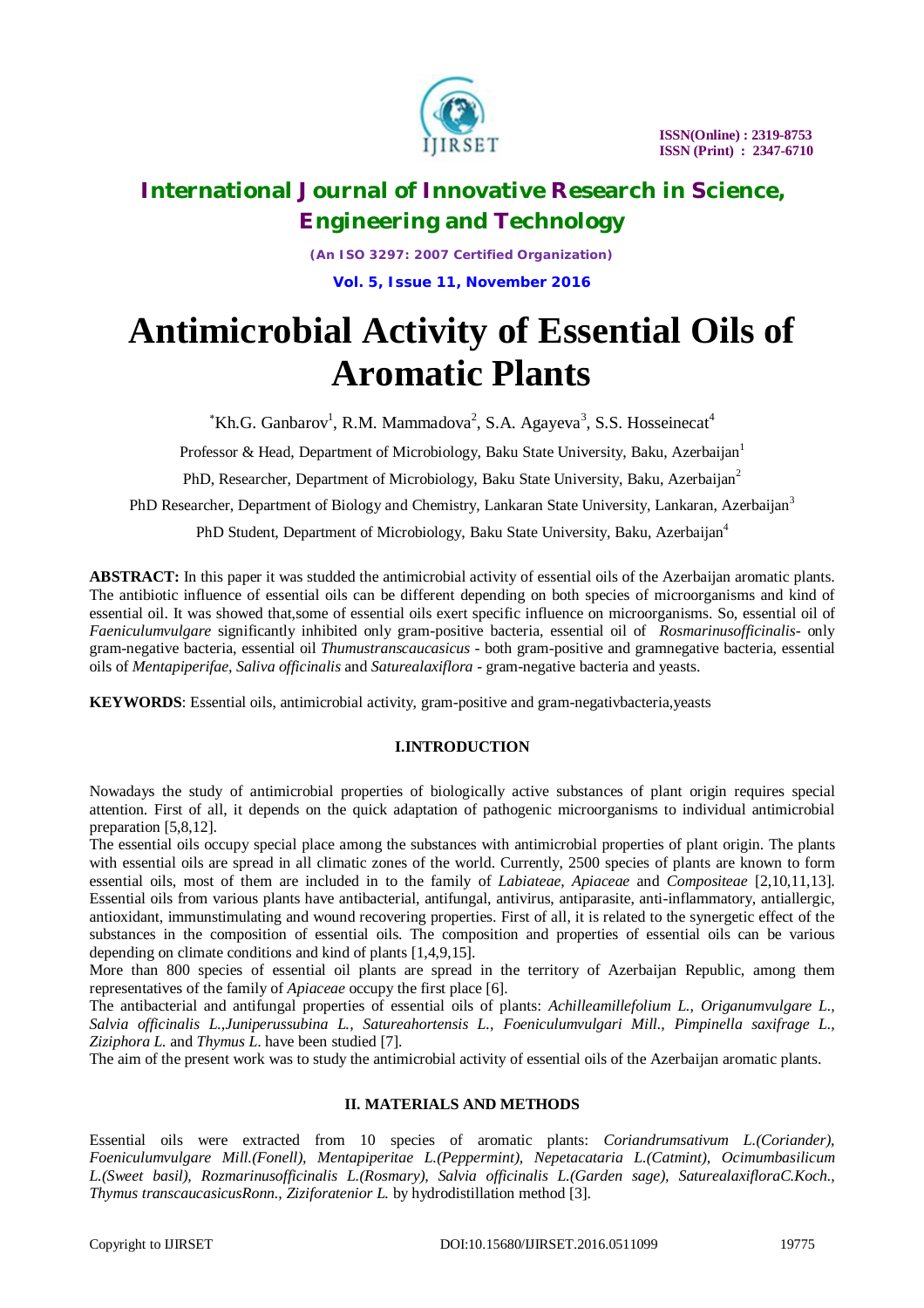

*(An ISO 3297: 2007 Certified Organization)*

#### **Vol. 5, Issue 11, November 2016**

Antimicrobial activity of essential oils was determined using the dispersion- contact method. Essential oils have been used in the 6 dispersion forms. 96% ethyl alcohol diluted with distilled water in the ratio of 1:3, 1:4, 1:6, 1:7 and 1:8 for obtaining different dispersion forms (water-alcohol solution). Essential oils have been used in the form of the solution with ethyl alcohol. 1,9 ml each dispersion forms of water-alcohol solution poured in the test tube, then was added 0.1 ml solution of essential oil (2%) in the ethyl alcohol. As a result, we obtained 0,1% emulsion of essential oil in the different dispersions (1:3-1,8). Control variants (dispersion forms) which are chosen for comparison have been prepared by the same way, then 0,1 ml 96 % ethyl alcohol has been added, instead of the solution of essential oil in the alcohol, into 1,9 ml of water-alcohol solution. Test tubes which were prepared by the same way (control and experiment) were added 0,1 ml drop of different culture suspension.

From each species of bacteria and yeast separately,physiological solution (0,9 % NaCl solution) has been prepared for studying the influence of essential oils on the culture test. The number of cells in the suspension was determined by the number of generated colonies on the solid medium and expressed in the colony forming unit (CFU) [14].

The quantity of cells in the suspension which was prepared from bacterial culture test was  $10^4$  CFU/ml, while in the suspension which prepared from yeast culture test was  $10<sup>3</sup>$  CFU/ml. The number of cells in the culture test was determined by the number of generated (forming) colonies on the solid medium which had been survived after direct contact with essential oil.

Cultures of gram-positive (*Bacillus antracoides TU-1, Bacillus subtilis BDU-43; Staphylococcus aureus TU-4*), and gram-negative (*Escherichia coli TU-2, Pseudomonas aeruginosa TU-3*) bacteria and yeast (*Candida albicans BDU-47, Candida tropicalis BDU-30*) were used as a culture as a culture test in order to determine antimicrobial activity of essential oils. These cultures were taken from the culture collection of the department of Microbiology of Baku State University.

### **III. RESULTS AND DISCUSSION**

The amount of dead cells which died 5 minutes later by the influence of 0,1% dispersion emulsion of essential oils on gram-positive bacteria *Bacillus anthracoides TU-1, Bacillus subtilis BDU-43 and Staphylococcus aureus TU-4* was comparatively analyzed. The high antibiotic effect belongs to the essential oils of *Thymus transcaucasicus, Foeniculumvulgare* and *Salvia officinalis* and very weak antibiotic effect belongs to the essential oils of *Coriandrumsativum, Rozmarinusofficinalis*and *Nepetacataria*. 27, 37 and 51% cells, correspondingly, of *Bacillus anthracoides TU-1, B. subtilis BDU-43* and *Staphylococcus aureus TU-4* died 5 minutes latere by the influence of essential oil of *Thymus transcaucasicus*; 23; 31 and 49%-died by the influence of the essential oil of *Foeniculumvulgare*; 15, 20 and 42%-died by the influence of the essential oil of *Salvia officinalis*; 7, 7 and 9%-died by the influence of the essential oil of *Coriandrumsativum*; 8,6 and 7,7 and 9%-died by the influence of the essential oil of *Ziziforatenior*; 4,4 and10%-died by the influence of the essential oil of *Rozmarinusofficinalis* (fig.1).

The species of genus *Bacillus* have the same sensitivity against antibiotic impact of essential oil of *Coriandrumsativum, Rozmarinusofficinalis*and *Ziziforatenior*. However, the sensitivity can change depending on the kind of essential oils. Thesensitivity of bacteria againstessential oilof *Ziziforatenior* was 1,6 and 2,8 times more than- essential oils of*Coriandrumsativum* and *Rozmarinusofficinalis*. On the other hand, bacteria have the same sensitivity to different kind of essential oils. For example, the bacterium*Bacillus anthracoides TU-1* indicates the same sensitivity to essential oils of *Mentapiperitae, Foeniculumvulgare, Coriandrumsativum, Saturejalaxiflora, Ziziforatenior* and *Nepetacataria*; the bacterium *Bacillus subtilis BDU-43* indicates the same sensitivity to essential oils of *Mentapiperitae, Coriandrumsativum* and *Nepetacataria*; the bacterium *Staphylococcus aureus TU-4* shows the same sensitivity to essential oils of *Mentapiperitae*, *Foeniculumvulgare, Coriandrumsativum, Saturejalaxiflora*,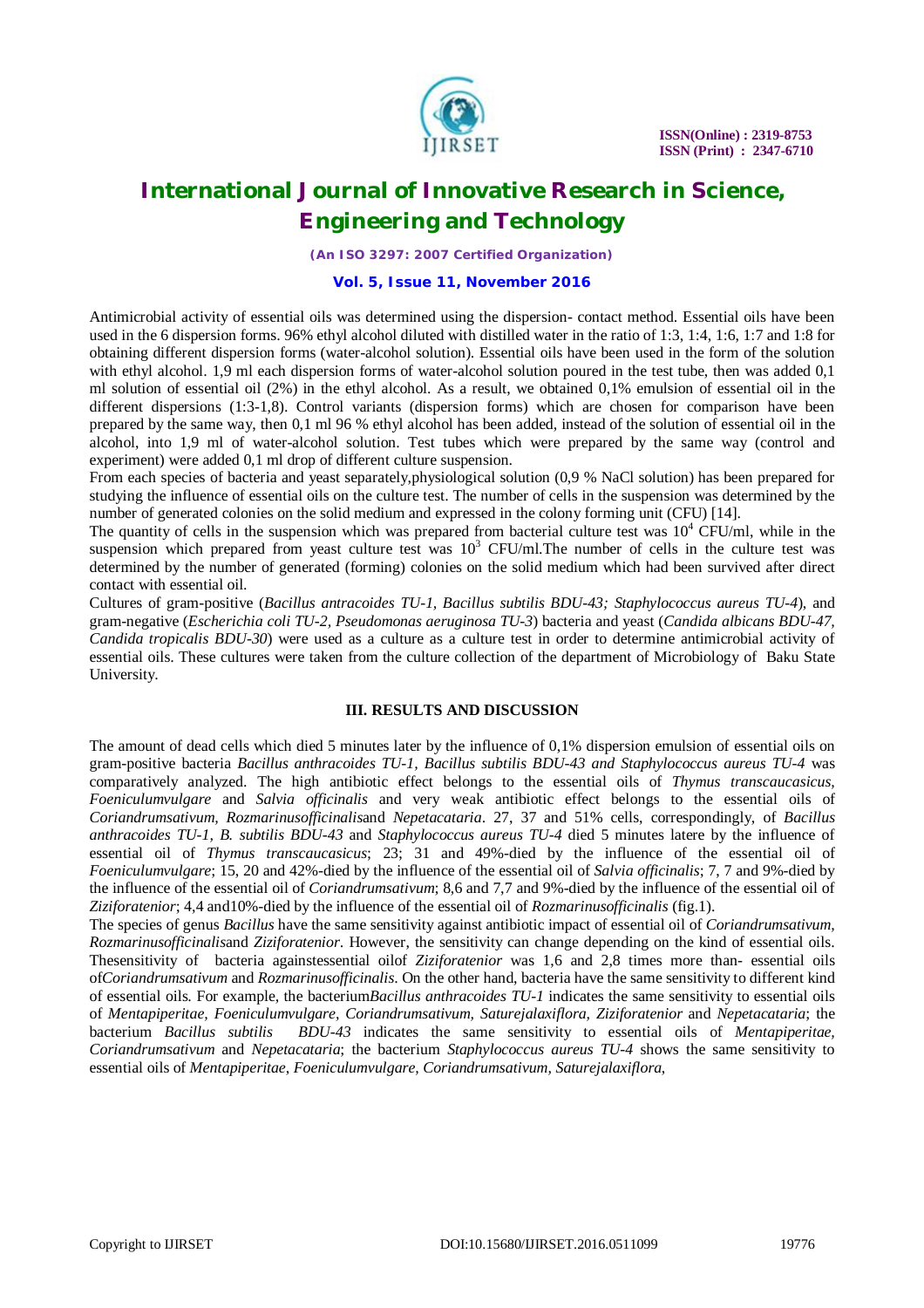

*(An ISO 3297: 2007 Certified Organization)*

**Vol. 5, Issue 11, November 2016**



**Fig. 1.**Antibiotic effect of 1:3 dispersive emulsions of essential oils against gram-positive bacteria. A – the amount of killed bacterial cells, in 5 minutes impact, as compared with control, in%: a) *Bacillus anthracoides* TU-1; b) *Bacillus subtilis* BDU-43; c) *Staphylococcus aureus* TU-4; B – essential oils: 1-menta piperiate; 2 foenicilum vulgare; 3-ocimum basilicum; 4-coriandrum sativum; 5-saturea laxiflora; 6-rosmarinus officinalis; 7-saliva officinalis; 8-zizifora tenior; 9-nepeta cataria; 10-thymus transcaucasicus; 11-composition.

*Thymus transcaucasicus, Rozmarinusofficinalis* and *Nepetacataria* (fig.1).The essential oils can be divided into 3 groups according to the influence on*Staphylococcus aureus TU-4*. The essential oils of *Foeniculumvulgare* and *Thymus transcaucasicus* are concerned into the first group which has a high impact. To the second group is concerned the essential oils of*Mentapiperitae, Osimumbasilicum*and *Saturejalaxiflora* which have average degree of effect. Essential oils *Coriandrumsativum,Rozmarinusofficinalis* and *Nepetacataria* are the third group which has a very weak influence. Bactericidial influence of the first group was 1,8-2,1 and 4,9-5,7 times is more than, corresponding, second and third groups (fig.1).

Thus, it was determined that essential oils of *Foeniculumvulgare*, *Rozmarinusofficinalis* and *Thymus transcaucasicus*, have high antibiotic influence on gram positive bacteria. Maximal antibacterial activity was observed in the essential oil of *Thymus transcaucasicus.* Gram-positive nonspore-forming bacterium*Staphylococcus aureus TU-4* shows high sensitivity to essential oil more than spore-forming *Bacillus anthracoides TU-1* and *Bacillus subtilis BDU-43. Staphylococcus aureus TU-4* has 2 times more sensitivity to antibacterial activity of essential oils composition than individual essential oils of *Rozmarinusofficinalis* and *Thymus transcaucasicus*.

The number of dead cells gram-negative bacteria*Escherichia coli TU-2* and *Pseudomonas aeruginosa TU-3* in 5 minutes influence of 0,1 % 1:3 dispersion emulsion of essential oils was comparatively studied (fig.2). It was determined that, the bacteria *Escherichia coli TU-2* and *Pseudomonas aeruginosa TU-3* were killed in full by the essential oils of *Salvia officinalis* and *Thymus transcaucasicus* and the composition of essential oils. Essential oils of *Mentapiperitae* and *Saturejalaxiflora*kill 100% of *Escherichia coli TU-2* cells, but kill 88 and 61% of *Pseudomonas aeruginosa TU-3* cells. Essential oil of *Foeniculumvulgare* could kill 46% of *Escherichia coli TU-2* and *Pseudomonas aeruginosaTU*-*3* cells, butessential oil of *Nepetacataria* - 9% cells.20% cells of *Escherichia coli TU-2* and 24% of *Pseudomonas aeruginosa TU-3* were killed by the essential oil of*Ocimumbasilicum*. Essential oil of *Coriandrumsativum* killed 17% cells of *Escherichia coli TU-2* and 12% cells of *Pseudomonas aeruginosa TU-3.* Essential oil of Rozmarinusofficinalis could kill 39% cells of *Escherichia coli TU-2*, 34% cells

of*Pseudomonas aeruginosa TU-3* and essential oil of *Ziziforatenior* could kill 92% cells of *Escherichia coli TU-2* and 15% cells of *Pseudomonas aeruginosa TU-3* (fig.2).

The antibiotic influence of essential oils on gram-negative bacteria can be different or similar depending on both species of bacteria and kind of essential oil. Essential oil of *Ocimumbasilicum, Salvia officinalis, Nepetacataria* and *Thymus transcaucasicus* show the same influence on both species of bacteria. However, the antibiotic influence may be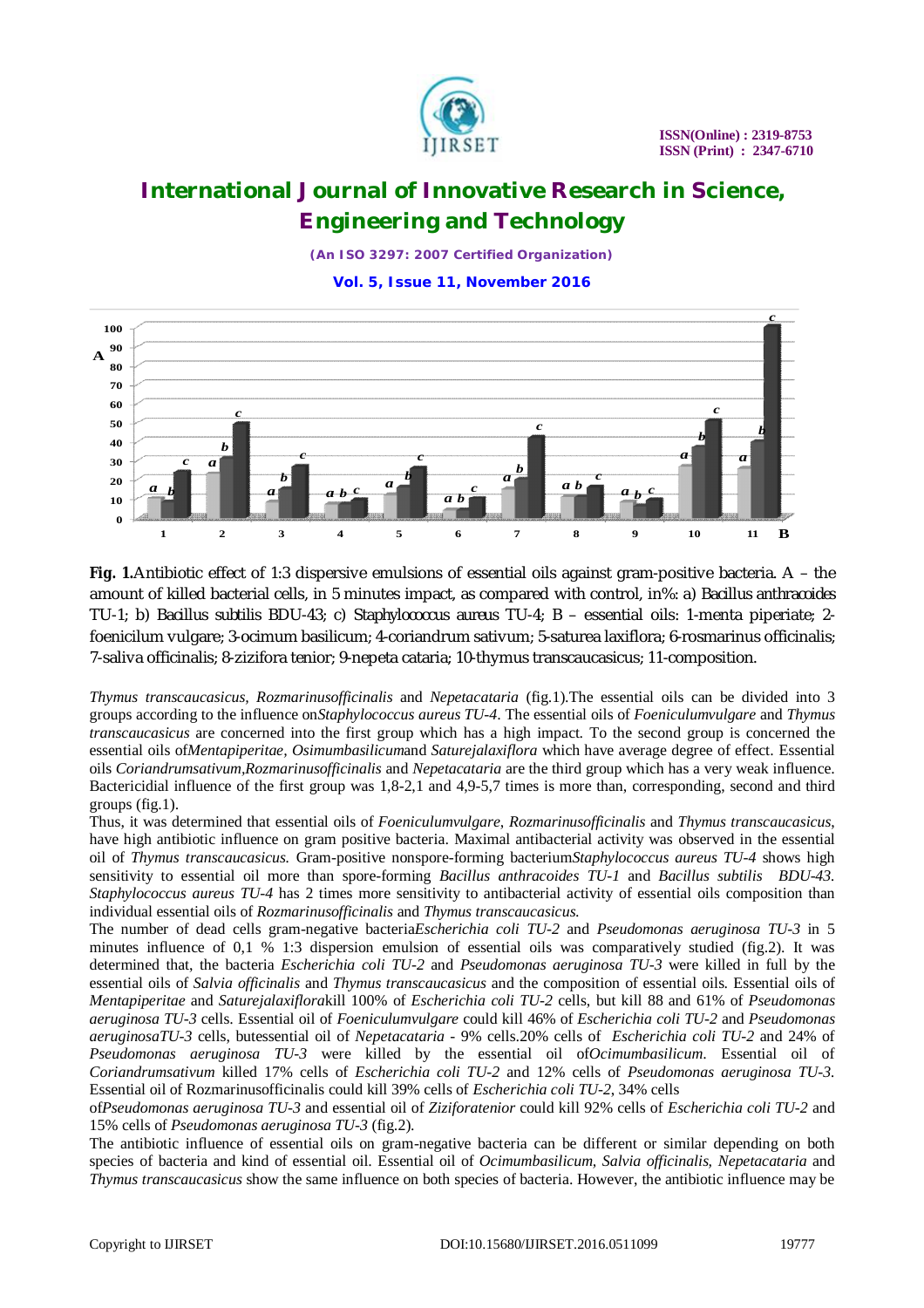

*(An ISO 3297: 2007 Certified Organization)*

#### **Vol. 5, Issue 11, November 2016**

very strong or weak depending on the types of essential oils. For example, this influence is observed 100% in the essential oils *Salvia officinalis* and *Thymus transcaucasicus*, 46%-in the *Foeniculumvulgare*



**Fig. 2.**Antibiotic effect of 1:3 dispersive emulsion of essential oils against gram-negative bacteria. A – the amount of killed bacterial cells, in 5 munites impact, as compared with control, in %: a) *Escherichia coli* TU-2; b) *Pseudo monas aeruginosa* TU-3. B – essential oils: 1 – mentapiperiate; 2 – foeniculumvulgare; 3 – ocimumbasiculum; 4 – coriandrumsativum; 5 – saturealaxiflora; 6 – rosmarinusofficinalis; 7 – saliva officinalis; 8 – ziziforatenior; 9 – nepetacataria; 10 – thymus transcaucasicus; 11 – composition.

and 90%-in the *Nepetacataria* (fig.2).

The sensitivity of bacterial species against essential oils of *Mentapiperitae,Ocimumbasilicum, Coriandrumsativum,Saturejalaxiflora,Rozmarinusofficinalis*and *Ziziforatenior* was different. Sometimes, *Escherichia coli TU-2* shows more sensitivity to essential oils than *Pseudomonas aeruginosa TU-3*. So, the sensitivity of *Escherichia coli TU-2* in the essential oil of *Mentapiperitae* was 1,14 times, in the essential oil of *Coriandrumsativum* was 1,42 in the essential oil of *Saturejalaxiflora* was1,64, in the essentialoil of *Rozmarinusofficinalis* was1,15, in theessential oil of *Ziziforatenior* was 6,13 times more than*Pseudomonas aeruginosa TU-3* (fig.2).

The antibiotic influence of essential oils on the gram-negative bacteria can be different depending on both species of bacteria and kind of essential oil. The bacteria species have the same sensitivity against antibiotic influence of essential oils of *Foeniculumvulgare, Salvia officinalis, Nepetacataria*and *Thymus transcaucasicus*.

*Escherichia coli TU-2* has showed very much sensitivity to essential oils of *Mentapiperitae, Coriandrumsativum, Saturejalaxiflora, Rozmarinusofficinalis, Ziziforatenior,*but*Pseudomonas aeruginosa TU-3*has showed the high sensitivity in the essential oil of Coriandrumsativum (fig.2).

The dead cells of yeast in 5 minutes influence of dispersion emulsion of essential oils were comparatively analyzed. So, 68 and 85%, correspondingly, of *Candida albicans BDU-47* and *Candida tropicalis BDU-30* cells were died by the influence of the essential oil of *Mentapiperitae*, 65 and 60%-died by the influence of the essential oil of *Saturejalaxiflora*, 73 and 76%-died by the influence of the essential oil of *Salvia officinalis* (fig.3).

The influence of essential oils of *Foeniculumvulgare, Ziziforatenior, Nepetacataria* and *Thymus transcaucasicus* on yeast was weak, but the influence of essential oils of *Osimumbasilicum, Rosmarinusofficinalis* and *Coriandrumsativum*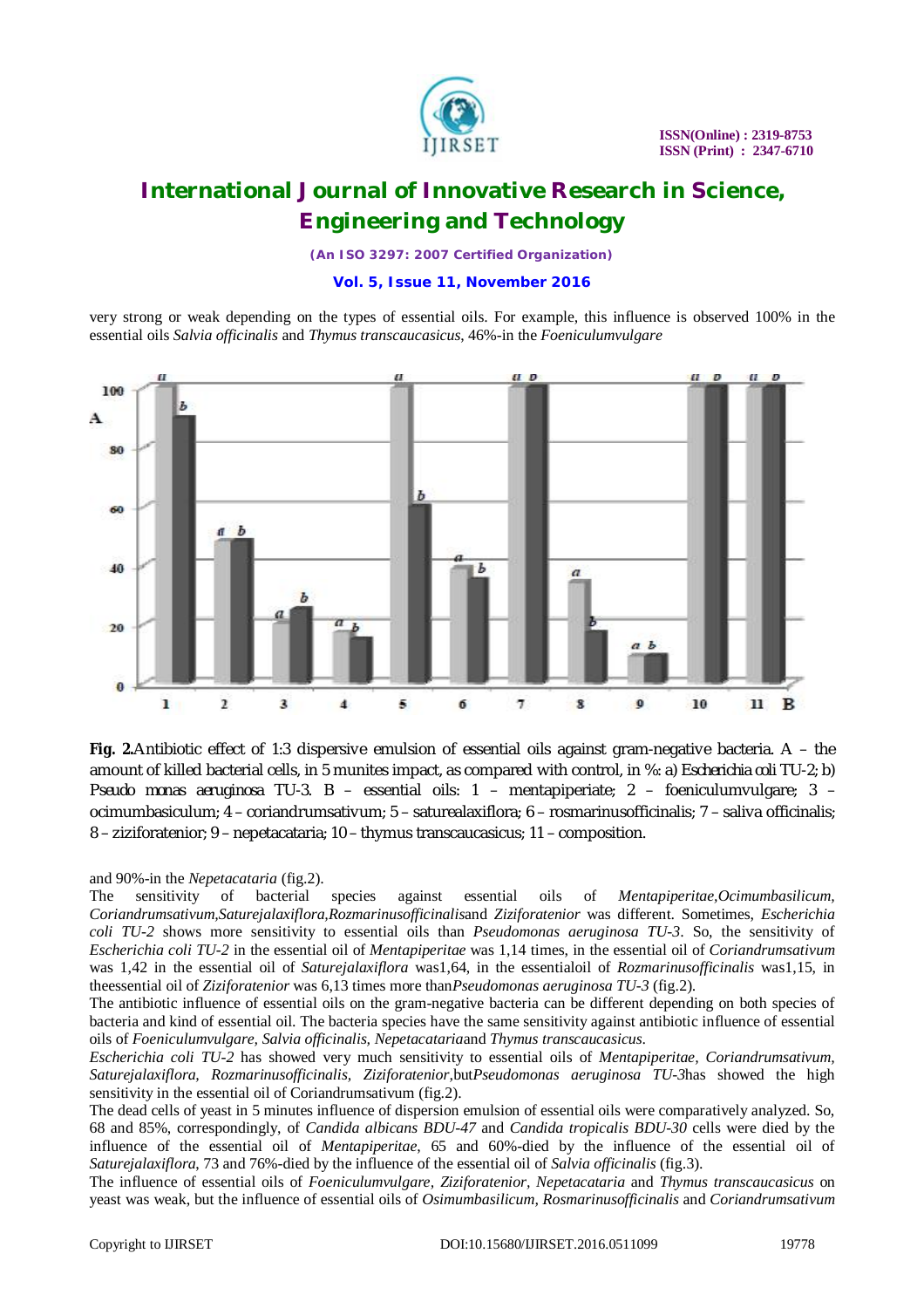

*(An ISO 3297: 2007 Certified Organization)*

#### **Vol. 5, Issue 11, November 2016**

was very weak. 5 and 6% of *Candida albicans BDU-47* and *Candida trpicalis BDU-30* cells were died by the influence of essential oil of *Osimumbasilicum*, 8 and 9%-were died by the influence of essential oil of *Coriandrum*



**Fig. 3.** Antibiotic effect of 1:3 dispersive emulsion of essential oils against yeast fungi: A – the amount of killed fungal cells in 5 minutes impact, as compared with control, in%: a) *Candida albicans* BDU-47; b) *Candida tropicalis* BDU-30; B – essential oils: 1-menta piperate; 2-foeniculum vulgare; 3-ocimum basilicum; 4 coriandrum sativum; 5-saturea laxiflora; 6-rosmarinus officinalis; 7-saliva officinalis; 8-zizifora tenior; 9-nepeta cataria; 10-thymus transcaucasicus; 11-composition.

*sativum*, 5 and 6%-were died by the influence *Rozmarinusofficinalis* (fig.3). It should be noted that antifungal influence of essential oils of *Mentapiperitae, Saturejalaxiflora* and *Salvia officinalis* on yeast was 8,1-15 times more than essential oils of *Osimumbasilicum, Rosmarinusofficinalis* and *Coriandrumsativum*. 100% of *Candida albicansBDU-47* cells and 80% of *Candida tropicalis BDU-30* cells were died by the influence of essential oils composition. Consequently, yeast species significantly differ from each other the sensitivity to essential oils (fig.3).So, it was determined that *Candida albicans BDU-47* and *Candida tropicalisBDU-30* showed very high sensitivity against antifungal influence of essential oils of *Mentapiperitae, Salvia officinalis*and *Saturealaxiflora* and after 10 minutes alive cells died. The essential oil composition has very high antifugal property. In 5 minutes 100% of *Candiodaalbicans BDU-47* cells and 80% of *Candida tropicalis BDU-30* cells were killed by this composition.

#### **IV. CONCLUSION**

It was showed that, some of essential oils exert specific influence on microorganisms. So, essential oil of *Foeniculumvulgare* significantly inhibited only gram-positive bacteria, essential oil of *Rosmarinusofficinalis*-only gram-negative bacteria, essential oil of *Thymus transcaucasicus*-both gram-positive and gram-negative bacteria, essential oils of *Mentapiperitae, Salvia officinalis* and *Saturealaxiflora*-gram-negative bacteria and yeasts.

#### **REFERENCES**

<sup>[1]</sup> AjunovaT.I.,Nikolayev S. M. Antiinflammatory activity of plant origin «Kamfora-25». Plant resources, Vol. 45(4), pp.105-110, 2009 [2] Chacko C., Sethuraman M., George V. Monoterpenoids from the seeds of *Heracleumcandolleanum M*. Fitoterapia, Vol.71(5), pp.612-613, 2004

<sup>[3]</sup> Chipiga A, P., Volchenkov V. F., Zyukov D. G. Reference book of technologist essential oil production. Moscow, 1991